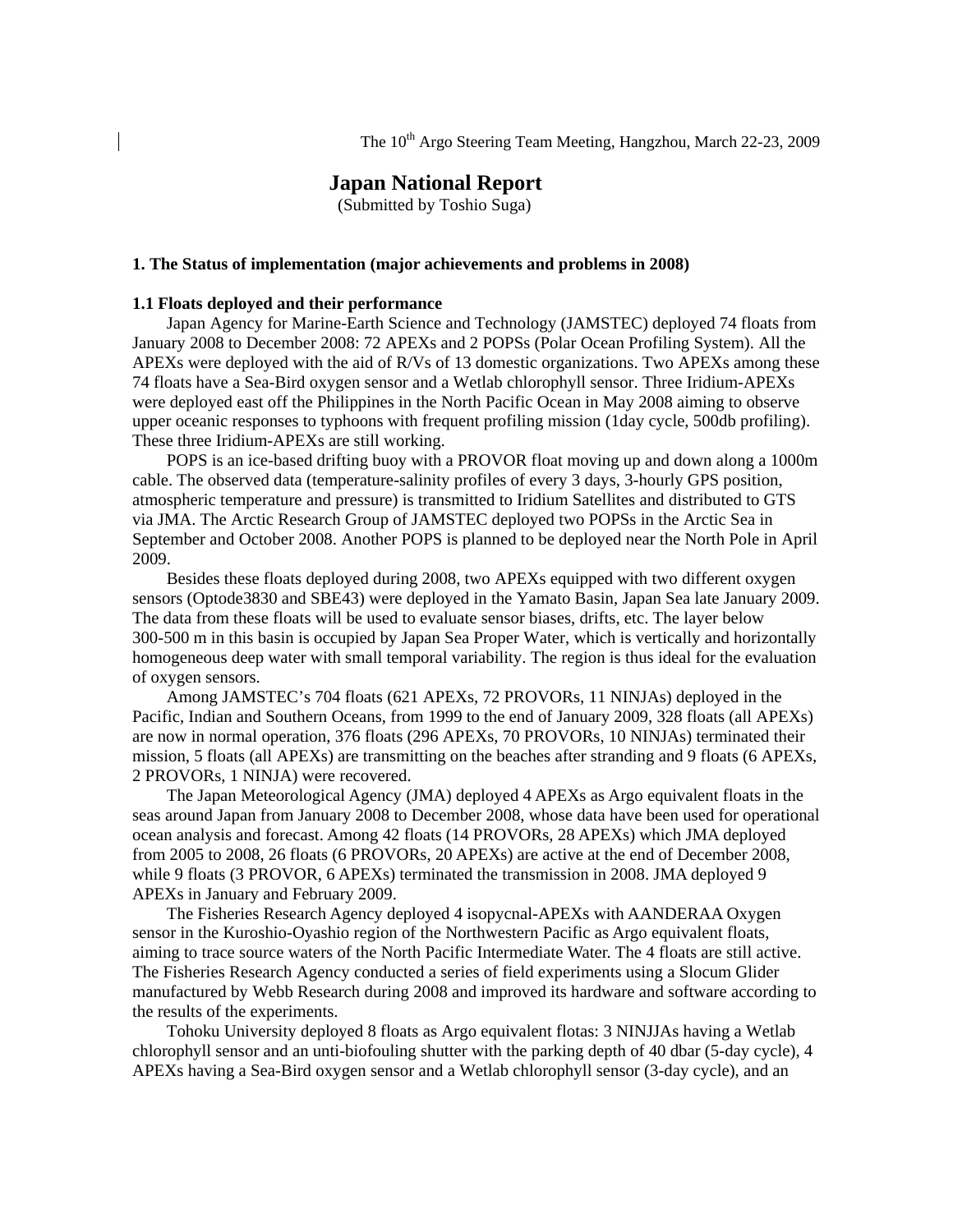APEX with an AANDERAA oxygen sensor (3-day cycle). The seven floats with a chlorophyll sensor were operated aiming to understand relationship between physical environment and primary production, under the "Studies on Prediction and Application of Fish Species Alteration (SUPRFISH)" sponsored by the Agriculture, Forestry and Fisheries Research Council (AFFRC), Japan. Five floats (one APEX with oxygen and chlorophyll sensors, 3 NINJAs and one APEX with AANDERAA oxygen sensor) are still active. One APEX with oxygen and chlorophyll sensors terminated the transmission after 34th profile. Two APEXs with oxygen and chlorophyll sensors were recovered to inspect failure of sensor or transmission. The recovery work was successfully done with the aid of R/V Kaiyo-Maru belonging to Fisheries Agency of Japan and R/V Taka-Maru belonging to National Research Institute of Fisheries Engineering, Fisheries Research Agency.

JAMSTEC was informed by AIC in February 2008 that the Philippine Coast Guard in Dumaguete City, Negros Island safely kept an Argo float which had been caught in a local fisherman's nets in 2006. This float was deployed by JAMSTEC in March 2003 and still transmitting. JAMSTEC sent a technician to Philippine, and took off the batteries and sent it back to Japan safely in May 2008. The commander of the Philippine Coast Guard in Dumaguete City was very collaborative and mentioned future support in similar cases.

## **1.2 Technical problems encountered and solved**

Among 6 Wetlab chlorophyll sensors (FLNTU) on APEXs deployed during 2008, two on JAMSTEC floats and four on Tohoku University floats went wrong after 3-26 profiles. One Tohoku University float out of the five was recovered by R/V Taka-Maru in order to inspect the Wetlab sensor. The float was sent back to the manufacturer for detailed inspection.

While one of the FLNTUsensors on NINJA went wrong after the 6th profile, the other 2 FLNTU sensors on NINJA are still working well. Although the chlorophyll sensors on APEXs and NINJAs are all FLNTU, those on NINJAs are not an OEM version.

One Tohoku University APEX with a Wetlab chlorophyll sensor was recovered before the sensor failed because ARGOS signal level was very low. This float lied on the sea surface due to the air left in a cowling of the bladder, which caused the continual failure of transmission.

APEXs purchased by JMA and JAMSTEC in 2008 have a controller board of APF-9; these floats were started to be deployed in December 2008. Negative pressure offset can be properly corrected for these floats.

### **1.3 Status of contributions to Argo data management**

The Japan DAC, JMA has operationally processed data from all the Japanese Argo and Argo-equivalent floats including 363 active floats as of February 6, 2009. Nine Japanese PIs agree to provide data to the international Argo. All profiles from those floats are transmitted to GDACs in netCDF format and issued to GTS using TESAC and BUFR code after real-time QC on an operational basis. Argo BUFR messages have been put on GTS since May 2007.

#### **1.4 Status of delayed mode quality control process**

JAMSTEC has submitted the delayed-mode QCed data of 42,106 profiles to GDACs as of January 2009. Among these data, the ones of about 15,000 profiles were provided within a year. JAMSTEC has continued the operation of delayed-mode QC for the floats of Japanese PIs other than JAMSTEC. The remaining backlog of about 12,000 profiles will be cleared by this operation.

## **2. Present level of and future prospects for national funding for Argo including a summary of the level of human resources devoted to Argo.**

Japan Argo had been conducted in a 5-year program from FY1999 to FY2004, as a part of Millennium Project implemented under cooperation among the Ministry of Education, Culture,